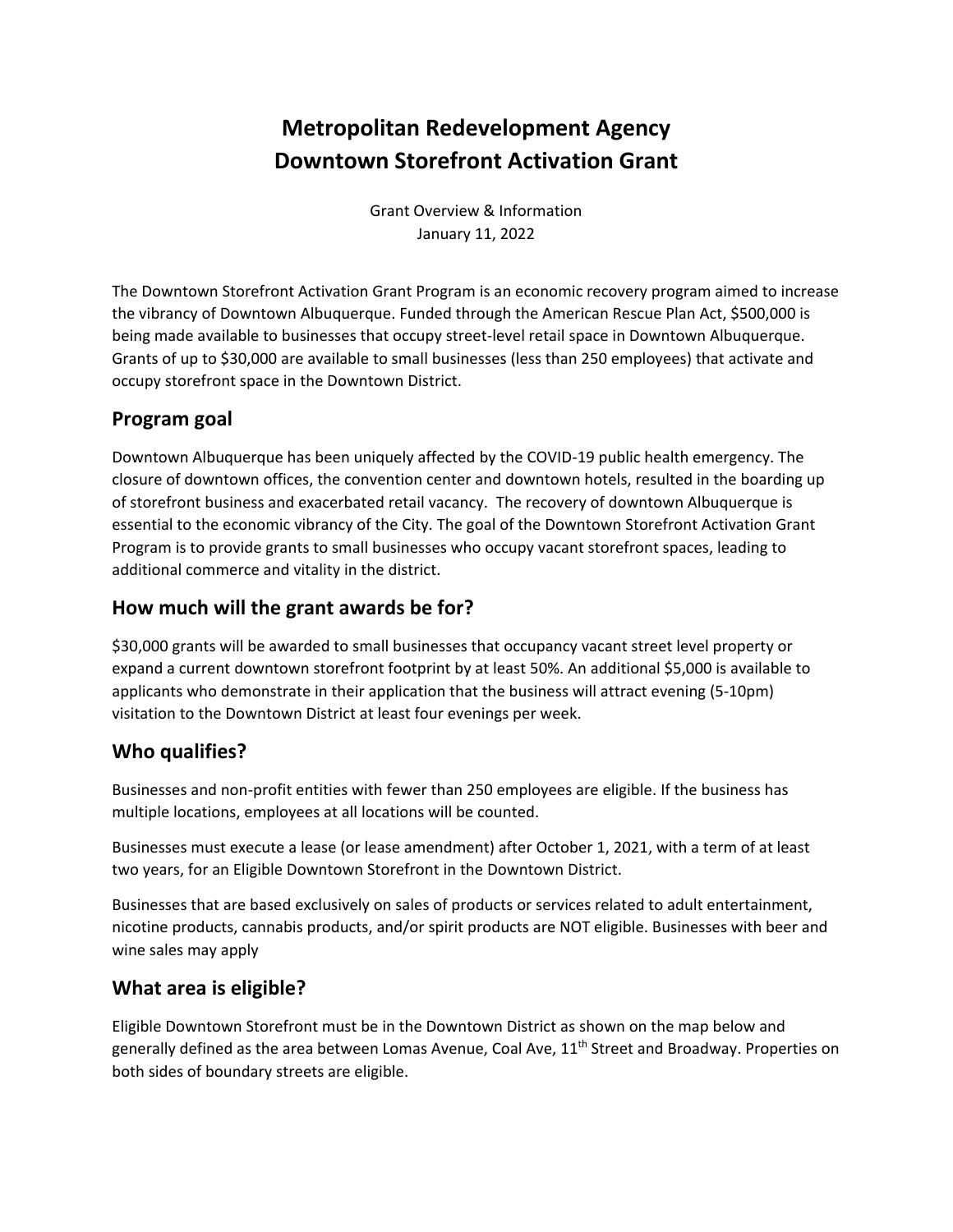

## **What is an eligible downtown storefront?**

Eligible Downtown Storefronts are any ground-floor retail orientated commercial space that is at least 1,000 sq. ft. and has a primary entrance directly onto a sidewalk.

Existing businesses that are currently occupying an Eligible Downtown Storefront are eligible only if they are expanding their indoor storefront footprint by 50% of their original square footage either by expanding their existing ground-floor footprint or relocating within the Downtown District.

Expansions that include an outdoor ground-floor patio addition must meet the 50% indoor expansion criteria above.

# **How can grant funds be used?**

Grant funds are intended to support the success of businesses activating downtown and may be used for the following expenses:

- Tenant Improvements (i.e., construction within the leased space);
- Rent & utilities;
- Inventory /cost of goods sold;
- Furniture, fixtures, and equipment (FFE);
- Employee recruitment, training, and/or compensation; and
- Other business expenses.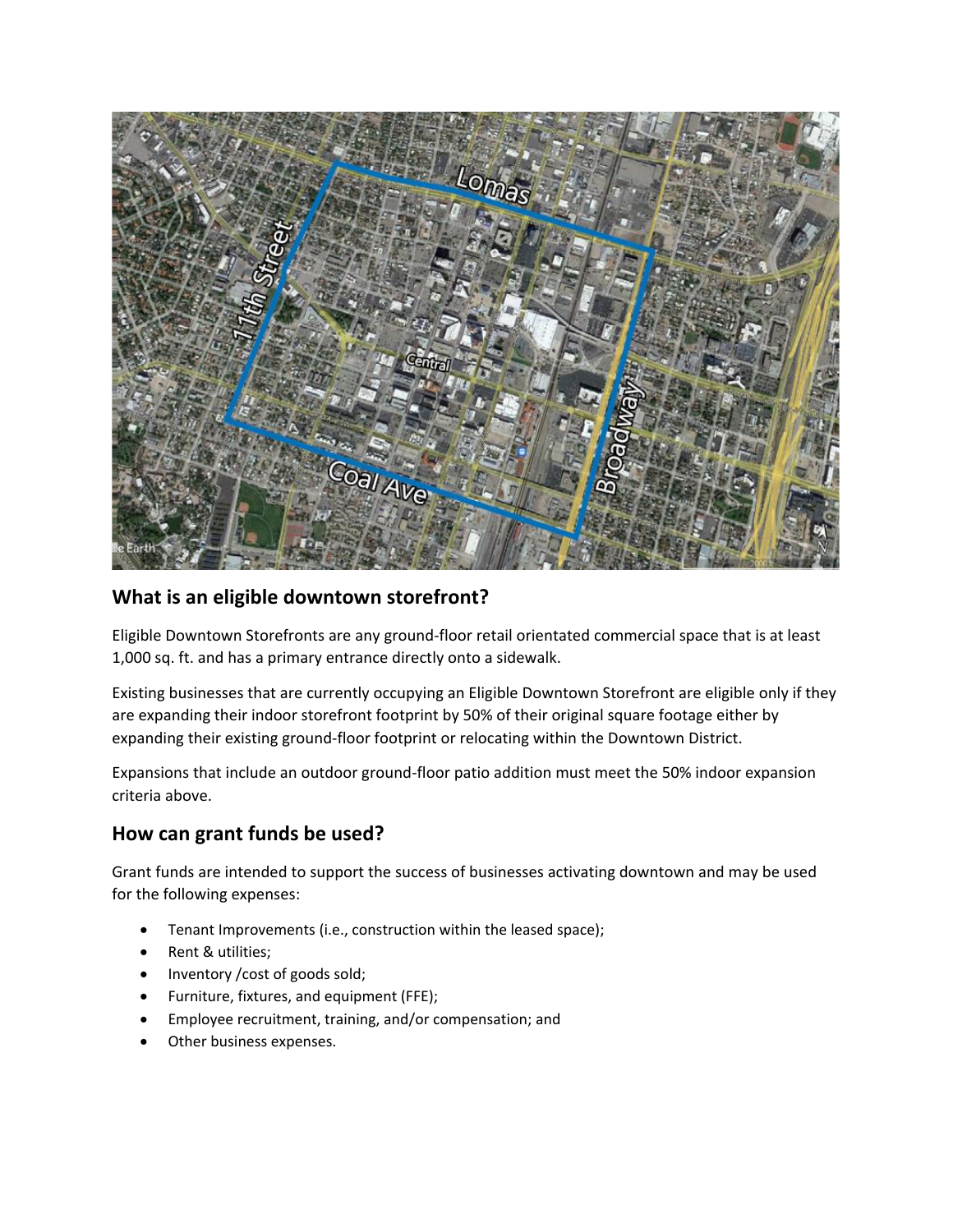**Grant Fund Disbursement:** Grantees will receive awarded funds in 2 installments:

- 50% of awarded grant funds will be distributed within 45 days of opening the business to the public and a site visit by the grant administrator.
- 50% of funds will be distributed after continued occupancy of the storefront space for twelve months.

#### **What do I need to apply?**

#### **All Businesses Must Provide:**

- Completed application form
- Copy of an executed lease, lease amendment, or Letter of Intent (LOI) for an Eligible Downtown Storefront with at least a two-year term
- Proof of ACTIVE business registration status with the City of Albuquerque
- Copy of most recent WC-1 documenting the number of employees (if 4 or more employees)
- Completed W-9 Form for applying business
- Additional documentation as determined below

#### **Established Businesses (+3 Years Old) Must Provide:**

• Copy of three previous CRS-1 report filed with the NM State Department of Taxation and Revenue documenting three prior years in business or documentation; or similar form documenting three prior years in business. Documentation must show relationship between Applicant and proposed business.

#### **Startups & Newer Businesses (less than 3 years old) Must Provide:**

- Copy of CRS-1 reports (1 report per period for as many whole years as the business as been in operation) or similar form documenting three prior years in business; and ONE of the following:
	- $\circ$  Proof of completion of small business training or incubator program from a small business or community economic development organization. Examples include: SCORE, WESST, SVEDC, CNM Ingenuity, ActivateNM, and others. Acceptable forms of proof include a letter from the training program, or a certificate of completion; OR
	- $\circ$  Proof of business coaching/advisement to include review of a business plan from an above listed entity and a copy of a business plan with a three-year operating budget. Acceptable forms of proof include a letter from the business coach stating they reviewed the business plan and a copy of the business plan.

#### **How do I apply?**

- 1. Review grant eligibility requirements above, and review the **Required Documentation Descriptions & Examples** available on the program webpage. Make sure you have all the required documentation.
- 2. Download and complete the fillable PDF application available on the program webpage.
- 3. Upload and submit the completed application and all required application documents using the application submission link provided on the webpage.